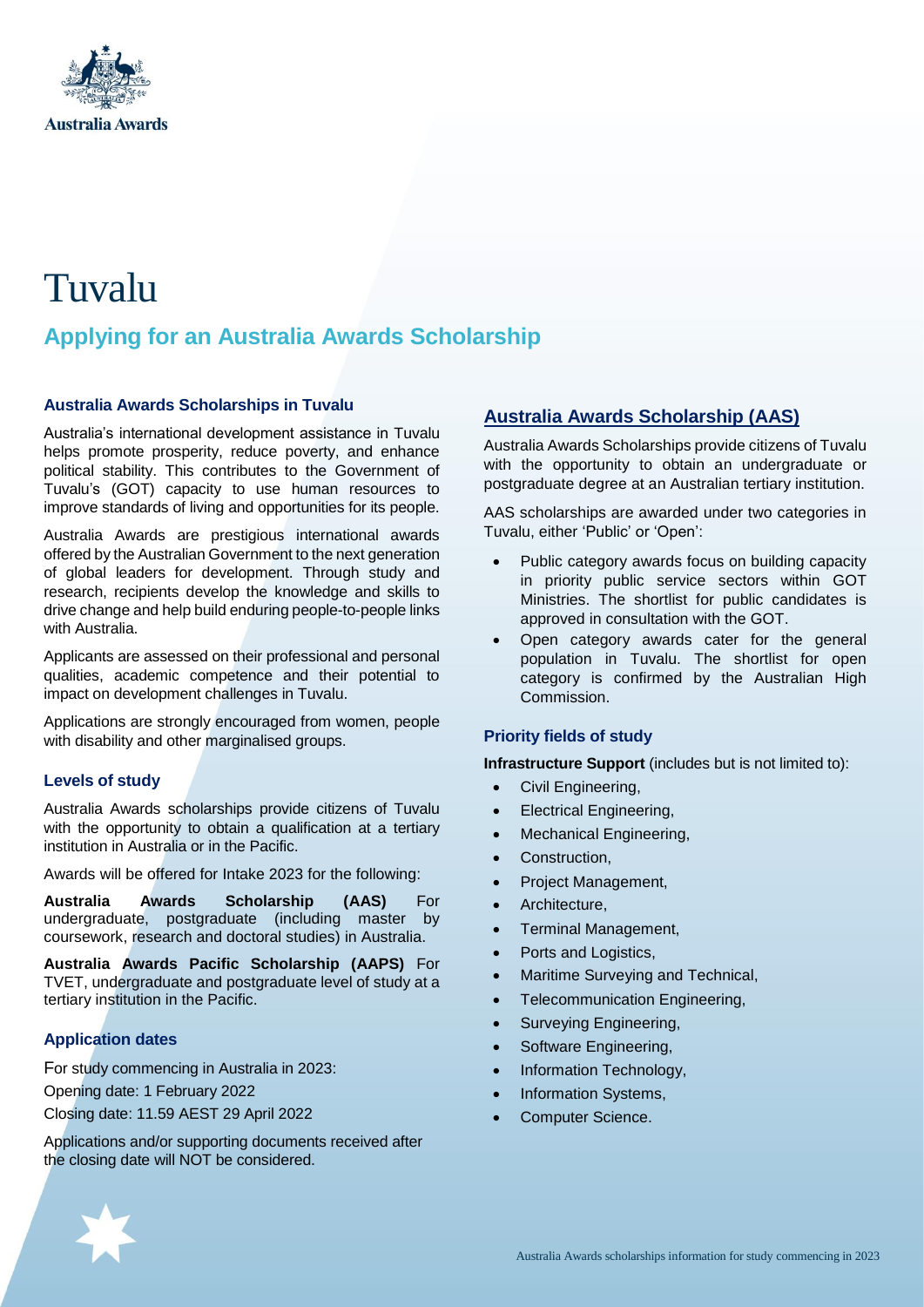**Education** (includes but is not limited to):

- Teaching English as a Second Language,
- Teaching (early childhood, primary and secondary)
- Education in Math/English/Science,
- Special and Inclusive Education,
- Disability Studies,
- TVET Education and Training,
- Education studies,
- Physical Education,
- Curriculum Education,
- Leadership and Management in Education.

#### **Health – Clinical** (includes but is not limited to):

- Nursing.
- Midwiferv.
- Mental Health Nursing,
- Medicine,
- Medical Science,
- Medical Statistics,
- Health Science,
- Biomedical Science,
- Medical Laboratory,
- Pharmacy,
- Physiotherapy,
- Dentistry,
- Dental Health Science,
- Oral Health Therapy.

#### **Health – Non-clinical** (includes but is not limited to):

- Warehouse Management,
- Logistics and Supply Chain Management,
- Contract Management,
- Health Information Systems,
- Hospital Management,
- Health Administration,
- Financial Health Planning,
- Training and Development,
- Disaster Management,
- Human Resources and Asset Management.

#### **Gender, Disability and Social Inclusion (GEDSI)**  (includes but is not limited to):

- Gender Studies,
- Sociology,
- Disability Studies,
- Social Science,
- Social Work,
- Psychology,
- Disability Management,
- Community Development,
- Behavioural Studies,
- Family Studies,
- Social Change and Development.

#### **Environment and Climate Change** (includes but is not limited to):

- Environmental Management,
- Climate Change,
- Environment and Public Health,
- **•** Environmental Science,
- Waste Management,
- Environmental Economics and Climate Change,
- Environmental Law,
- Marine Science,
- Renewable Energy,
- Land and Water Management,
- Marine Coastal Management,
- Global Environment and Climate Change law,
- Environment and Sustainability,
- Agriculture,
- Food Security,
- Environmental and Business Management,
- Disaster Risk Reduction,
- Disaster Preparedness and Reconstruction,
- Environment and Occupational Health and safety,
- Environment Risk Assessment and Remediation.

#### **Economic Growth and Governance** (includes but is not limited to):

- Labour Market Analysis,
- Human Resources Planning and Management,
- Financial Management,
- International Marketing,
- Entrepreneurship,
- Innovation Management and Commercialisation,
- Development Economics,
- Project Management,
- Tourism and Hospitality,
- Accounting, Banking and/or Commerce
- Statistics,
- Applied Finance,
- **•** Governance Studies,
- Public Administration.
- Business and Law,
- Public Policy,
- Development Studies,
- Political Studies,
- Law and Development,
- Local Governance Studies,
- Communication,
- Digital Media and/or Graphic Design,
- Journalism,
- Security and Strategic Studies.

The Governments of Australia and Tuvalu regularly review the above collaboratively and adjust priority fields accordingly.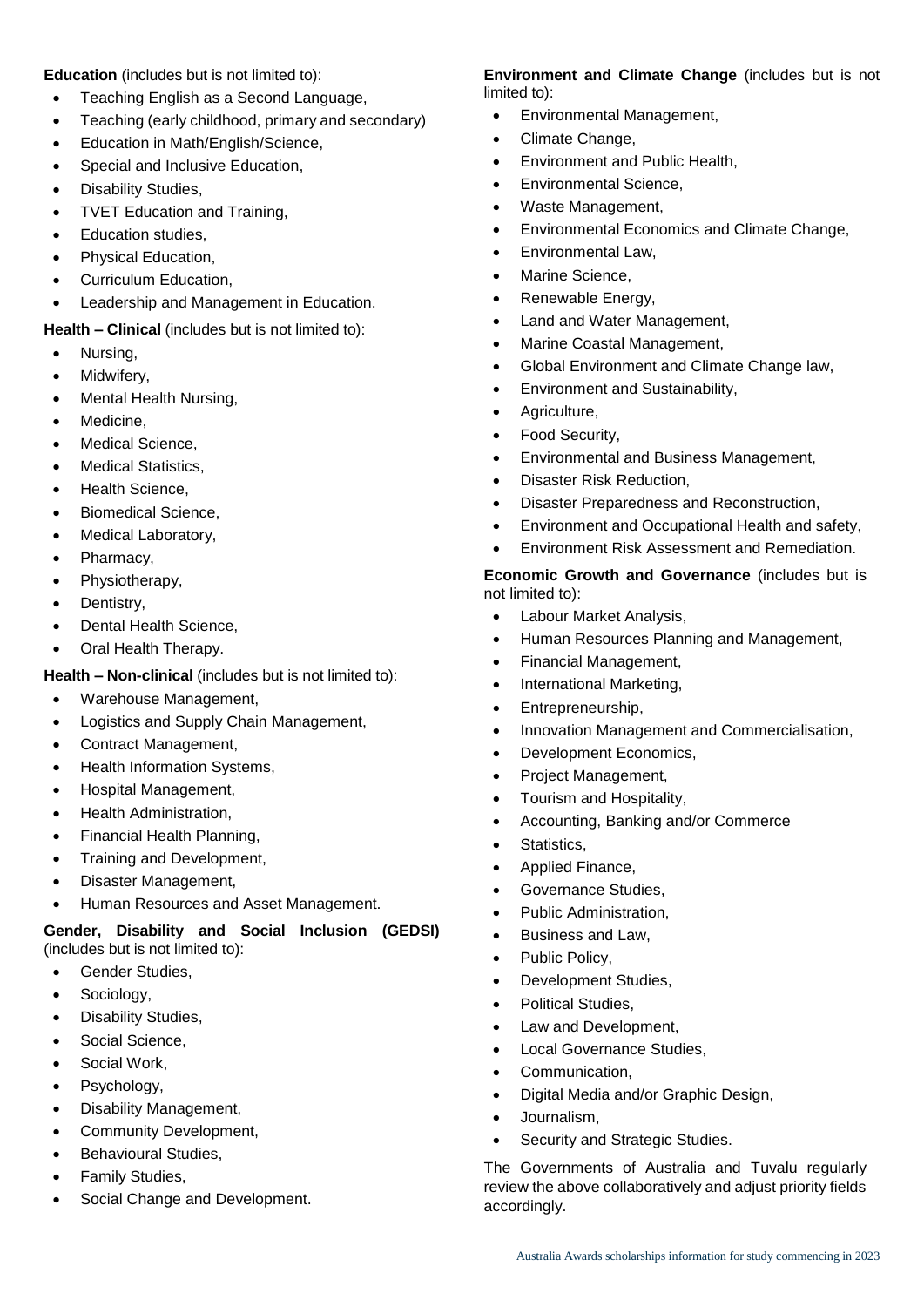#### **Australia Awards Scholarships benefits**

Australia Awards Scholarships are offered for the minimum period necessary for the individual to complete the academic program specified by the Australian education institution, including any preparatory training.

Scholarship recipients will receive the following:

- return air travel
- a one-off establishment allowance on arrival
- full tuition fees
- initial visa expenses
- contribution to living expenses
- introductory academic program
- overseas student health cover for the duration of the scholarship
- supplementary academic support
- fieldwork allowance for research students and masters by coursework which has a compulsory fieldwork component.

#### **Eligibility criteria**

Australia Awards Scholarships applicants must meet all eligibility requirements detailed in the Australia Awards Scholarships Policy Handbook, available at: **[https://dfat.gov.au/about-](https://dfat.gov.au/about-us/publications/Pages/australia-awards-scholarships-policy-handbook.aspx)**

#### **[us/publications/Pages/australia-awards-scholarships](https://dfat.gov.au/about-us/publications/Pages/australia-awards-scholarships-policy-handbook.aspx)[policy-handbook.aspx](https://dfat.gov.au/about-us/publications/Pages/australia-awards-scholarships-policy-handbook.aspx)**

While there is no age limit, a scholar's potential outputs on return from study will be assessed during selection.

#### **Country-specific criteria**

In addition to meeting the general eligibility criteria, applicants must also meet the following specific eligibility requirements to be considered for this award:

- must be residing in the Pacific region at the time of application;
- proposed study program must align to a priority sector;
- program of study must not be available locally or regionally;
- must be a minimum of 18 years of age at the time of commencing the scholarship (January 2023);
- must be able to meet the institutional entry requirements for their proposed course;
- must not be serving an existing scholarship bond with Tuvalu or any other government;
- must not hold an equivalent or higher degree qualification either at time of application or commencement of award;
- must not transfer from a Tuvalu Government scholarship or any other scholarship during the tenure of that scholarship; and
- must be applying to commence a new course of study and not be seeking support for a course they have already commenced in Australia.

## **For undergraduate level study:**

Undergraduate applicants must:

- have completed Year 12 Certificate Examination with a minimum aggregate mark of 300 out of 400 (including English and three best subjects) or equivalent and must be studying Year 13. Scholarship will be dependent on applicant achieving a minimum aggregate result of 300 out of 400 in 2022; OR
- have completed Year 13 Certificate Examination with a minimum aggregate mark of 300 out of 400 (English and three best subjects) or equivalent.
- mature age applicants who have:
	- completed a qualification, should have minimum five years' relevant work experience
	- not completed a qualification, must have a minimum of 10 years relevant work experience and have achieved pass grades in either Year 12/13 or have successfully undertaken some form of relevant tertiary studies or work-related training

#### **For Masters level study:**

Postgraduate applicants:

- must hold a first degree and have at least two years' relevant work experience;
- who do not hold a first degree must have at least 10 years' relevant work experience and have achieved a pass grade in either Year 12/13 or have successfully undertaken some form of relevant tertiary studies or work-related training;
- must not hold a Master's degree either at time of application or commencement of award.

#### **Commencement of study**

All scholarships must be taken up in the year for which they are awarded. Should an awardee not be able to commence study in 2023, the scholarship may be withdrawn. International border restrictions and Government of Tuvalu approval, pending.

#### **English language proficiency**

AAS applicants, offered a scholarship, must achieve an International English Language Testing System (IELTS) (Academic) score of 6.5 or higher (with no individual band score of less than 6.0) or an equivalent TOEFL or PTE score. Not required during application.

#### **The application process**

#### **Online applications**

Apply through OASIS at:<https://oasis.dfat.gov.au/>

#### **Hardcopy applications**

For applicants who have difficulty lodging through the online system (OASIS), a hard copy application can be lodged at: Australian High Commission, Level 1, Telecom Building, Funafuti, TUVALU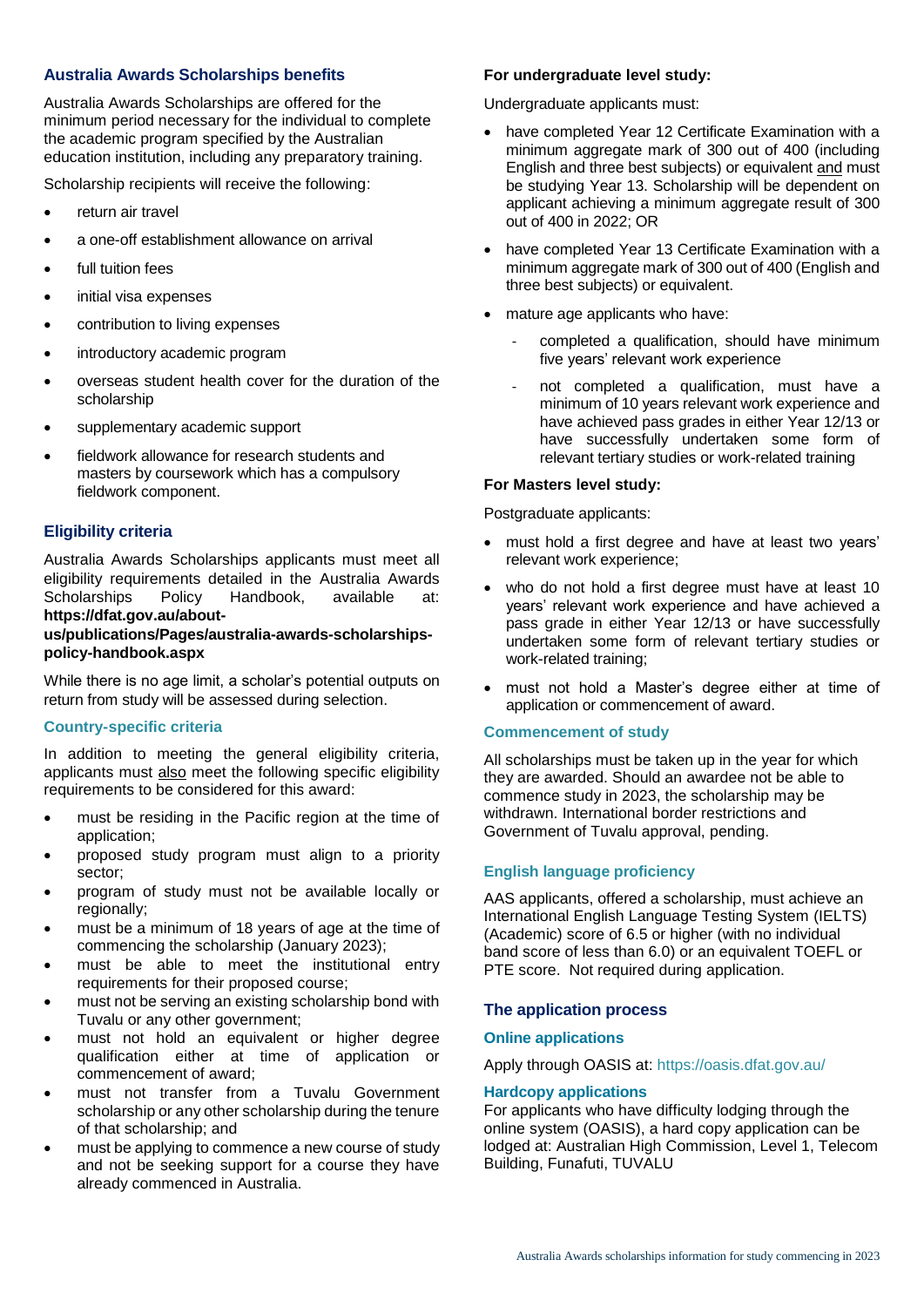If you are in Fiji, you may lodge your application at Australia Awards office in Suva (refer to address and contacts at the end of this document).

Hardcopy application forms can be obtained from the Australian High Commission in Tuvalu.

#### **Supporting documents**

Applicants must submit all relevant supporting documents listed in the table below. Supporting documents must be certified and stamped by a registered Justice of the Peace or equivalent. Supporting documents can be certified at the Office of the People's Lawyer located in Vaiaku Side, Funafuti Island.

#### **AAS APPLICATION DOCUMENT CHECKLIST**

| <b>Document type</b>                                                                                                                                                   | <b>Certified</b>                                 |
|------------------------------------------------------------------------------------------------------------------------------------------------------------------------|--------------------------------------------------|
| Copy of passport and/or birth<br>certificate                                                                                                                           | Yes                                              |
| A copy of Year 13 Examination or<br><b>Foundation Certificate official results</b><br>notice OR                                                                        | Yes                                              |
| A copy of Tuvalu Year 12 Certificate<br>Examination official results (if<br>applicable)                                                                                |                                                  |
| Copy of any completed Short<br>Courses and/or work-place training                                                                                                      | Yes                                              |
| Copy of certificate of completed<br>tertiary study                                                                                                                     | Yes                                              |
| Copy of official academic transcript of<br>completed tertiary study                                                                                                    | Yes                                              |
| Copy of Grading System                                                                                                                                                 | Yes                                              |
| Two recent referee reports (less than<br>12 months old).                                                                                                               |                                                  |
| *Masters by Research candidates<br>must provide two academic referee<br>reports                                                                                        | No-<br>original only                             |
| Curriculum Vitae (CV) of applicant<br>detailing personal details, academic<br>qualifications and work-related<br>experience (no more than three<br>pages)              | No –<br>original only                            |
| <b>IELTS</b> official score.<br>*If you don't already have a IELTS<br>result, successful candidates will be<br>required to undertake IELTS test<br>before contracting. | Yes – not<br>mandatory<br>during<br>application. |
| Statement from last institution<br>attended that English was the<br>language of instruction                                                                            | No –<br>original only                            |

#### **The selection process**

- All applications will be checked for eligibility and compliance. Only eligible applicants will be assessed.
- Eligible applicants will be assessed against the following criteria:
	- academic competence
	- professional and personal leadership attributes including relevant work experience
	- potential outcome, specifically the relevance of the proposed study to Tuvalu's human resource development needs, consistent with *Te Kete – National Outcome 11* and complementing Australia's Aid Investment Plan for Tuvalu.
- Shortlisted applicants will be required to attend an interview.

#### **Preparatory training**

Successful AAS applicants will be required to attend:

- a pre-departure briefing
- an Introductory Academic Program (IAP) before commencing in their academic program of study conducted in Australia); and
- undertake the IELTS test to assess their English language competence. This is not required as part of your application, however applicants should check entry requirements of selected institutions carefully as some institutions require higher than the Australia Awards English language requirement for the main course of study. The awardee must meet the institution's requirement.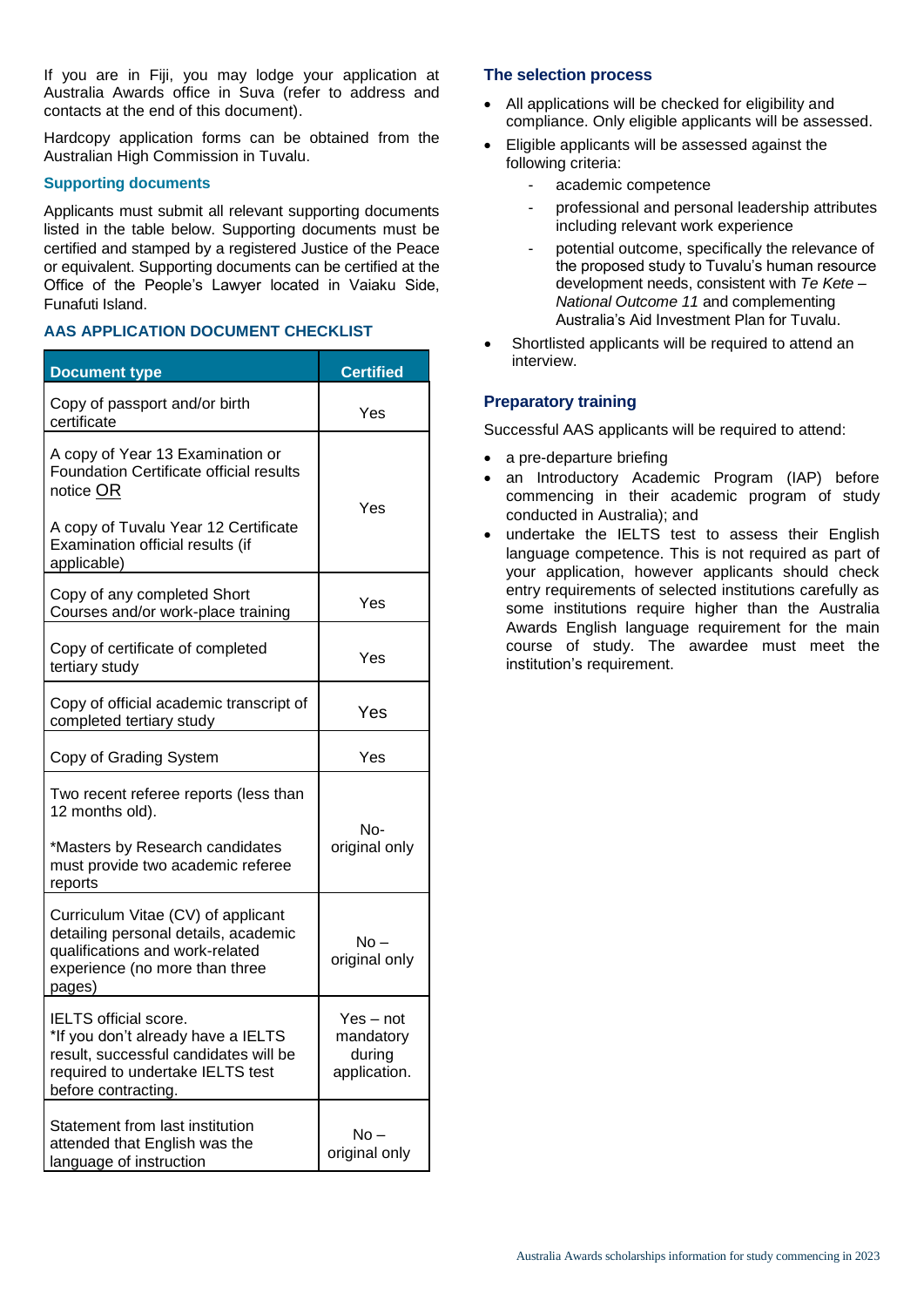## **Australia Awards Pacific Scholarship (AAPS)**

AAPS scholarships provide Tuvalu citizens the opportunity to study priority programs at a tertiary institution in the Pacific. AAPS will be offered for full-time Technical and Vocational (TVET), Undergraduate and Postgraduate studies at the following institutions:

- University of the South Pacific (USP), Fiji
- Fiji National University (FNU), Fiji
- PNG University of Technology (UNITECH), Lae Campus, PNG
- Pacific Adventist University, Port Moresby, PNG
- Divine Word University (DWU), Madang PNG,
- University of Goroka, Goroka PNG,
- University of Papua New Guinea (UPNG) School of Medicine Taurama Campus, Port Moresby, PNG.

#### **Priority fields of study**

The Priority fields of study available for the AAPS are the same as the AAS Priority fields (listed above).

#### **Australia Awards Pacific Scholarships benefits**

Offered for the minimum period necessary for the individual to complete the academic program specified by the regional education institution, including any preparatory training.

Scholarship recipients will receive the following:

- a one-off establishment allowance
- full tuition fees
- contribution to living expenses
- introductory academic program
- basic medical costs for the duration of the scholarship; and
- supplementary academic support.

#### **Eligibility criteria**

AAPS applicants must meet all eligibility requirements detailed in the *Australia Awards Pacific Scholarships Policy Handbook*, available at:

#### **[https://dfat.gov.au/about](https://dfat.gov.au/about-us/publications/Pages/australia-awards-pacific-scholarships-policy-handbook-december-2015.aspx)[us/publications/Pages/australia-awards-pacific](https://dfat.gov.au/about-us/publications/Pages/australia-awards-pacific-scholarships-policy-handbook-december-2015.aspx)[scholarships-policy-handbook-december-2015.aspx](https://dfat.gov.au/about-us/publications/Pages/australia-awards-pacific-scholarships-policy-handbook-december-2015.aspx)**

#### **Country-specific requirements**

In addition to meeting the general eligibility criteria, applicants must also meet the following AAPS specific eligibility requirements to be considered for this award:

- proposed program of study must align to a priority sector
- must have a Tuvalu Year 12 Certificate Examination with a minimum aggregate result of 250 out of 400 (English and three best subjects) or equivalent
- mature age applicants must have at least three years' relevant work experience and achieved a pass grade in Year 12/13 (or equivalent through some form of continuing education or work-related training)
- must not hold an equivalent or higher degree qualification either at time of application or commencement of award, and
- must not be serving an existing scholarship bond with any other government.

#### **The application process**

Applications for AAPS must be submitted as follows:

If you are applying to study at: University of the South Pacific (USP), Fiji National University's (FNU) College of Medicine, Nursing and Health Sciences (excluding Nursing programs), PNG based Institutions, you may **apply online** using the Online Australia Awards Scholarships Information System (OASIS) at:

#### **[https://oasis.dfat.gov.au](https://oasis.dfat.gov.au/)/** and **must also include** a completed scanned hard copy of the **Pacific institution application form.**

If you are applying to study at the following FNU colleges:

- College of Engineering, Science and Technology;
- College of Medicine, Nursing and Health Sciences (for Nursing programs); and
- College of Agriculture, Forestry and Fisheries.

You must submit a hardcopy AAPS application along with a completed FNU application form.

Hardcopy application forms will be available from 1 February 2022 from the: Australian High Commission, Level 1, Telecom Building, Funafuti, TUVALU.

#### **Supporting documents**

AAPS applicants must submit all relevant supporting documents listed in the table below. Supporting documents must be certified and stamped by a registered Justice of the Peace or equivalent. Supporting documents can be certified at the Office of the People's Lawyer located in Vaiaku Side, Funafuti Island.